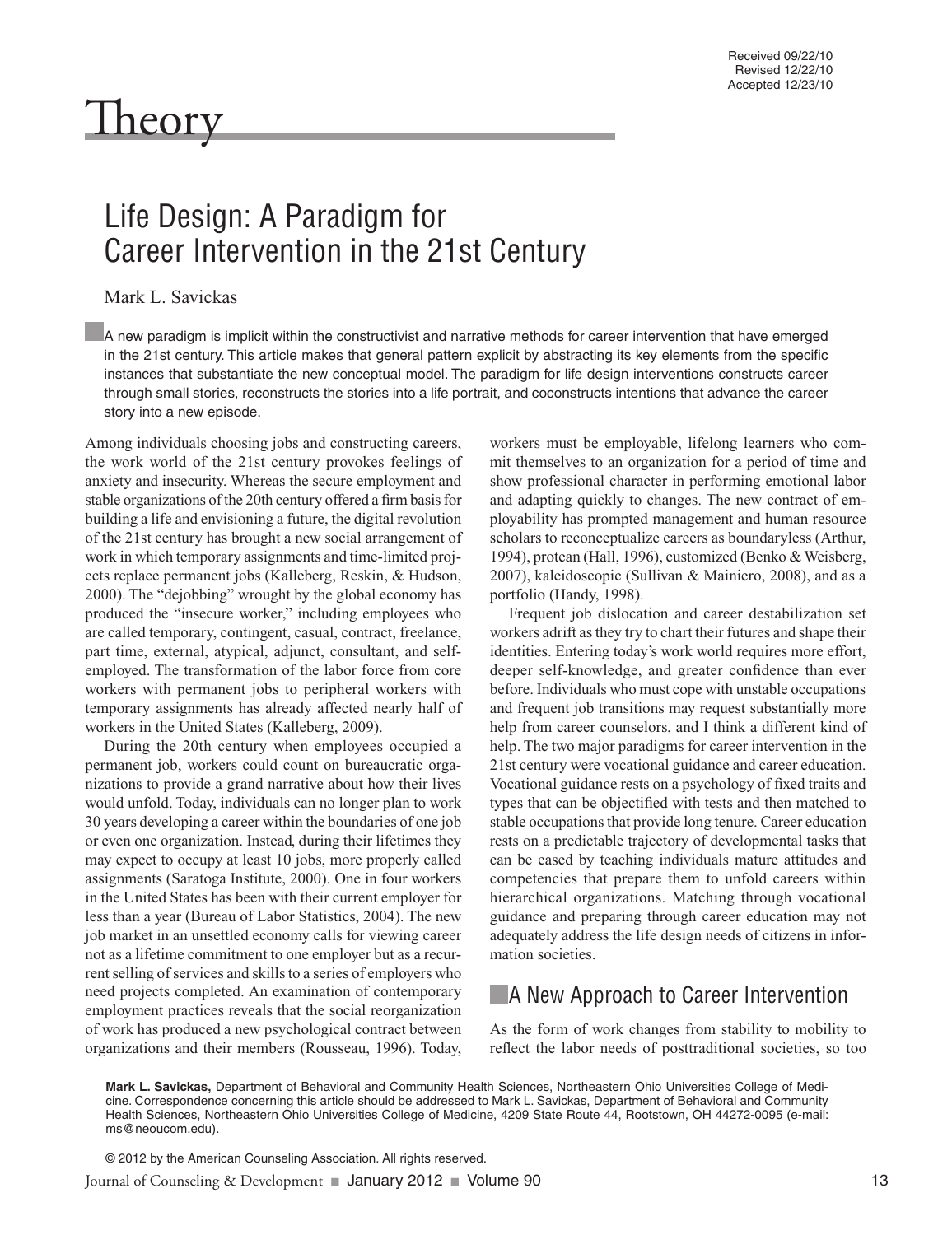must the form of career intervention change. The paradigms of guiding and preparing now must be supplemented with a new paradigm that fully addresses the life design needs of workers in information societies that have destandardized the life course (Duarte, 2009). The loss of stable structures and predictable trajectories decouples people from modernity's grand narrative about the life course and expectations about its pattern and structure. The individualization of the life course (Beck, 2002) calls for a science of intervention that deals with constructing a self and designing a career. With the shift in responsibility for career from institutions to individuals, people must "get a life" (Habermas & Bluck, 2000) and bridge transitions in that life by using what has been referred to as biographicity (Alheit, 1995) and identity work (Sveningsson & Alvesson, 2003).

Autobiographical reasoning and identity work involve the reflexive activities of forming, maintaining, and revising identity narratives characterized by distinctiveness, coherence, and continuity. These narrative processes produce the identity capital of knowing and liking one's life story. Individuals may then invest their identity capital and their stories to cope with the uncertainties prompted by occupational transitions and work traumas. As workers move from one assignment to the next assignment, they must let go of what they did yet not who they are. If they let go of everything, then the loss may overwhelm them. By holding onto the self in the form of a life story that provides coherence and continuity, they are able to pursue their purpose and projects with integrity and vitality.

## **A New Paradigm**

Career practitioners and researchers now are formulating new constructs to help clients negotiate a lifetime of job changes without losing a sense of self and social identity (Guichard, 2005). To better assist clients in designing their lives for the 21st century, many career counselors now concentrate on identity rather than personality, adaptability rather than maturity, intentionality rather than decidedness, and stories rather than scores. The constructs of identity, adaptability, intentionality, and narratability contribute to the formulation of a new model for comprehending vocational behavior, namely, career construction theory (Savickas, 2005b). This psychological theory of vocational behavior follows from an epistemological position called *life designing,* which concentrates on contextual possibilities, dynamic processes, nonlinear progression, multiple perspectives, and personal patterns (Savickas et al., 2009). In relation to career, this constructionist perspective highlights flexibility, employability, commitment, emotional intelligence, and lifelong learning. This article presents for the first time a new paradigm for career intervention, one that complements the psychology of career construction (Savickas, 2005b) and the epistemology of life designing (Savickas et al., 2009). This conceptual model for career counseling is not just an addition to or extension of the old ideas. It represents a fundamental reordering of career counseling theory that envisions career intervention from a different perspective and elaborates it from new premises about self and identity.

#### Self

The modern idea of actualizing a self that already exists within a person served career counseling well during the second half of the 20th century. The idea of self-actualization arose from the belief that inherent within each person resides an indispensable essence that constitutes the immutable core self (Gubrium & Holstein, 1999). However, for careers in the 21st century, that belief may be replaced with the postmodern belief that an essential self does not exist a priori. Accordingly, clients do not select words to describe a preexisting, essential self. Rather, clients choose words to constitute a self and form self-conceptions. This view considers self to be an a posteriori story, not an a priori substance defined by a list of properties. As one speaks one's story, so one makes oneself, and this self-constructing is a life project. For career construction theory, stories constitute a critical element because in addition to building a self, stories provide the efficient means through which an individual also builds a subjective career, that is, a story about her or his working life (Young, Valach, & Collin, 1996).

Self-actualization and self-construction offer fundamentally different perspectives on and prospects for career intervention. Some counselors find the idea of self-constructing more useful than the idea of self-actualizing. Other counselors do not want to relinquish the familiar idea of self-actualization. So, during the period of transition in which we now live, counselors experience confusion and conflict between the epistemologies of positivism and constructionism. Nevertheless, I believe that eventually the prevailing paradigm for career counseling in the 21st century will be rooted in social constructionism and identity (Guichard, 2009) rather than logical positivism and personality (Holland, 1997).

#### **Identity**

Career construction theory clearly differentiates self from identity. Self is not identity nor is it absorbed into identity. In career construction theory, identity involves how people think of themselves in relation to social roles. Using a syllogism, one may think of identity forming as an individual's thesis (self) encounters society's antithesis (role) and crafts a synthesis (identity). Individuals begin to form psychosocial identities by associating the psychological self with social roles and cultural representations. In due course, individuals assemble and articulate a comprehensible identity narrative. Narratives about identity provide self-understanding in the form of an interpretation of self that orients one to a social world. Through narratives, individuals interpret the self as if it were another person. As William James (1890) famously explained, the "I" tells a story about "me." Individuals enact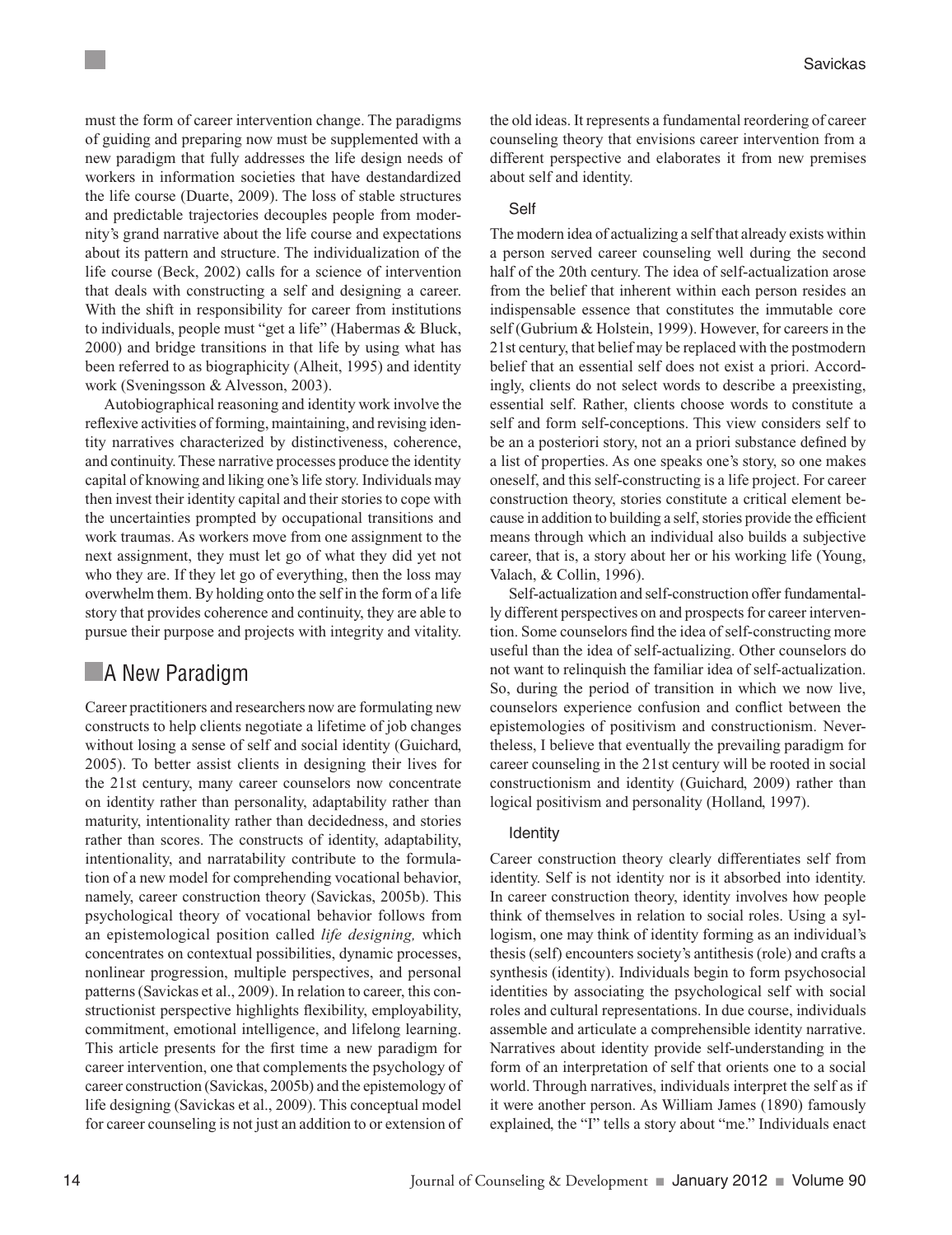and edit their identity narratives as they join a social group that provides a recognizable social niche. They become identified with holding environments such as neighborhoods, churches, schools, and occupations. They then pursue purpose and values within their validating communities. From this perspective, occupational choice involves niche construction as individuals adopt a meaningful cultural script and then pursue it in work roles that matter to them and their communities.

Identity is much more variable than conceptions of the self. Identity commitments do provide a stable significance, at least for some period of time. Nevertheless, identity responds to context so individuals continuously revise it in negotiation with social positions and interpersonal discourses. Accordingly, identity development is a lifelong process. An individual must repeatedly revise identity so as to adaptively integrate significant new experiences into the ongoing life story. Developing or revising an identity accelerates when the content of the current identity is unable to support the individual in confronting a new set of demands imposed by the society (Heinz, 2002). A story that cannot be continued must be revised. When this occurs, individuals feel anxious because they encounter challenging situations without the protection of an identity that holds and comforts them. These feelings prompt some individuals to seek career counseling to further their identity work.

## **Life Design: A Paradigm for Career** Intervention

Life design represents a new paradigm for career intervention. Kuhn (1996) described a paradigm as a set of practices that define a scientific discipline at any particular period of time. A paradigm is a conceptual model that is widely accepted in a practice community and usually is the prevailing view of best practices. For career intervention, paradigm means the general pattern of practice, which includes many specific examples. Within a paradigm of practice, specific instantiations do not follow a rigid pattern; rather each realization of the general conceptual model shows a flexible and creative application of the abstract template.

The paradigm for vocational guidance is to (a) enhance self-knowledge, (b) increase occupational information, and (c) match self to occupation. Specific substantiations of this conceptual model include the person–environment fit approach advocated by Holland (1997) and Lofquist and Dawis (1991). The paradigm for career education is to (a) assess development status, (b) orient the individual to imminent developmental tasks, and (c) develop the attitudes and competencies needed to master those tasks. Specific examples of this conceptual model and its emphasis on learning can be found in instances known as career development and assessment counseling (Niles, 2001; Super, 1983), integrative life planning (Hansen, 1997), the social-cognitive framework for career choice and counseling (Brown & Lent, 1996), and the learning theory of career counseling (Krumboltz, 1996).

From my perspective, an implicit paradigm for career intervention has emerged to meet the self-construction and career design needs of 21st-century clients. In the present article I seek to make that paradigm explicit by abstracting several specific instances of constructionist and narrative interventions into the language of a new paradigm. To do so, I first gathered the instantiations that I could identify. The examples that invoke the general conceptual model include career style assessment and counseling (Savickas, 1989), narrative career counseling (Cochran, 1997), constructivist career counseling (Peavy, 1997), career construction through goal-directed action (Young & Valach, 2004), *My System of Career Influences* (McMahon, Patton, & Watson, 2005), *My Career Chapter* (McIlveen, 2007), *Discovery of Occupational Activities and Personal Plans*  (Guichard, 2008), metaphor making (Amundson, 2010), and the chaos theory of career counseling (Pryor & Bright, 2011). All of these specific instances of the life design paradigm share the same goal: to prompt meaningful activities that further self-making, identity shaping, and career constructing (Savickas, 2010). Each method uses autobiographical stories to lead clients through their ambiguity by creating scenarios that link future initiatives to past achievements. In due course, each client authors a biographical bridge that expresses his or her personal truths and authorizes an identity that transports the client into the future. The paradigm for life design structures interventions to (a) construct career through small stories, (b) deconstruct these stories and reconstruct them into an identity narrative or life portrait, and (c) coconstruct intentions that lead to the next action episode in the real world. I consider each element in turn.

#### Construction

When individuals are dislocated from their current stories, they begin narrative processing of their biographies (Heinz, 2002). Some individuals seek counseling to assist them in this identity work. With these clients, life design interventions begin by having them describe both the incident that dislocates them from the current episode in their story and their goals for a new scenario that they want to coconstruct with a counselor.

Then counselors ask clients to narrate micronarratives, or tell small stories, that demonstrate how they have constructed their self, identity, and career. Life design intervention focuses on narration because stories are construction tools for building identities and careers out of complex social interactions. Storytelling makes the self and crystallizes what clients think of themselves. The more stories they tell, the more clients develop their identities and careers.

Individuals compose stories to organize events in their lives into a sequence. Each educational and vocational position that they have occupied may be viewed as a short story in the novel of their career. In career construction theory, the sequence of positions in a résumé presents the story that one generally thinks of as an objective career.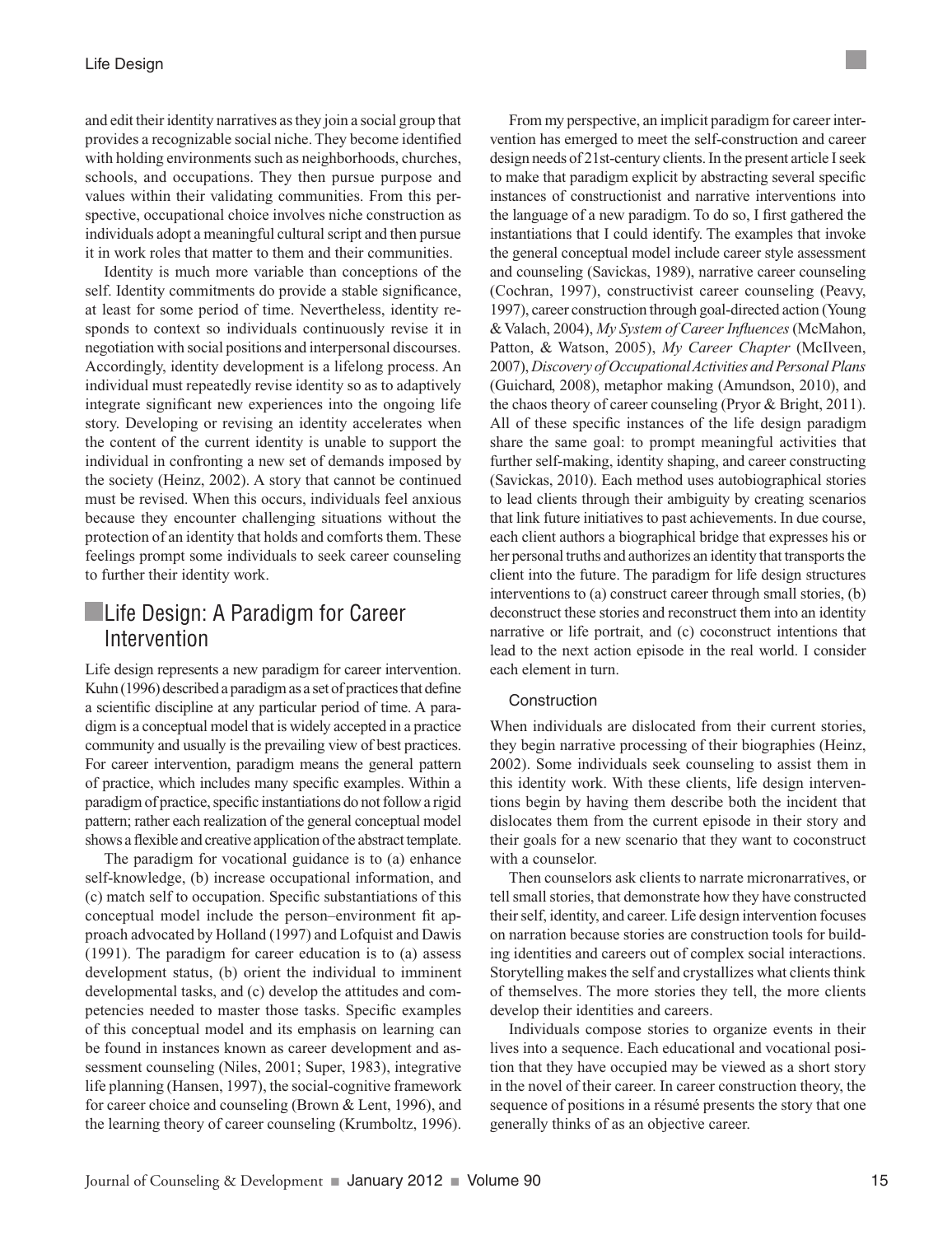#### **Deconstruction**

In some cases, client stories include dominating expectations or insidious ideas that suppress more life-enhancing alternatives. Counselors must always think carefully about how a client's stories might be deconstructed to reveal self-limiting ideas, confining roles, and cultural barriers. In particular, they must be sensitive to axioms of meaning and ideological biases regarding gender, race, and social status. When stories require deconstruction, counselors may discuss with clients what a story assumes, overlooks, omits, forgets, or inadequately addresses. Deconstruction seeks to undo a story's uncritical domination over the client's thinking, not destroy the story. The goal is to access different meanings and new knowledge that open up possibilities and restart stalled initiatives. Having listened closely to how a client constructs her or his career story, and maybe deconstructing some of its ideas and incidents, the counselor reconstructs the small stories into a large story.

#### **Reconstruction**

Narrative processing of identity constructions gathers micronarratives about important incidents, recurrent episodes, significant figures, self-defining moments, and life-changing experiences. In working with the micronarratives, the counselor actively gathers the story threads and weaves them into one tapestry to craft a unified sense of individuality. Integration of small stories about the self in social situations constructs a large story or macronarrative, that is, an identity narrative. The macronarrative reconstructs experiences to make sense and to sediment values, attitudes, and habits into a grand story about the person's life. The person becomes a character in a world that she or he has constructed. Thus, the identity narrative confers a life story on the self as a social being. It bestows personal meaning and social mattering on a life as it tells about pattern and progress.

The macronarrative of identity explains clients' past, orients them to the present, and guides them into the future. To do this, the identity narrative highlights the occupational plot and career theme in the sequence of small stories. Plots structure the sequence of episodes into a coherent whole, raising some facts to prominence while ignoring others. The writer E. M. Forster (1927) explained that a story tells what happened while a plot tells why it happened. Forster exemplified this difference between story and plot as follows: "The King died, and then the Queen died" is a story because it has a sequence. In comparison, "The King died, and then the Queen died of grief" is a plot because it adds causality.

Having elicited several micronarratives or small stories from a client, the counselor must eventually *emplot* them (Ricoeur, 1984). Emplot means to place the micronarratives about what happened into the context of a macronarrative, or large story, about why it happened. Emplotting the sequence of episodes into a larger story adds explanatory links and causal coherence to the experiences that may otherwise still feel random. So in life design, reconstruction means to configure and integrate agent, goals, means, and interactions to form a unified and meaningful identity narrative or life portrait. Thus, emplotment reconstructs a subjective career from clients' constructions of their work life. The explicit *occupational plot* tells about the client's journey to reach certain goals and to elaborate the self in a social context. The explicit plot tells of the outer journey and why it happened. It is augmented by a career theme about what it all means. This inner journey traces an emotional odyssey shaped by a central conflict with its associated needs and longing. The implicit theme adds meaning and purpose to the plot of the macronarrative.

Although the theme may explain emotional transformations, it is more timeless and abstract than the plot. The career theme provides an unifying idea that, through reoccurrence, makes a life whole. The career theme represents the controlling idea served by the plot. The thematic pattern weaved by this underlying idea provides the primary unit of meaning used to understand the facts of the occupational plot. As individuals incorporate new experiences, they use the implicit theme to digest the plot episodes by imposing the pattern of meaning on them. When individuals face challenges and disruptions, the recurrent pattern in the macronarrative theme directs, regulates, and sustains their actions.

In addition to the central idea that the life serves, the career theme also carries the character arc, that is, how the person changes over time. The arc portrays where the person started, is now, and wants to end up on some essential personal issue. The character arc begins with some flaw that propels and moves the individual. Usually, the flaw arises from something missing in life, something that individuals long for and need. To overcome this limitation or weakness, individuals seek to attain some goal that fulfills the need. They wrestle with and try to overcome the fear, limitation, block, or wound. In due course, they overcome the adversity and transcend their flaws as they become something more than they were. In this way, individuals use work to become more whole and complete.

#### Coconstruction

Having reconstructed an identity narrative from the client's micronarratives, the counselor then presents to the client a draft of her or his life portrait, including the occupational plot, career theme, and character arc. A first goal in narrating the life portrait to clients is to have them consider the macronarrative reconstructed by the counselor. Reflecting on the life portrait typically leads to the client editing the identity narrative. This revision involves amendments that correct mistakes, adjustments that come to terms with old conflicts and settle accounts, and alterations that enhance self-esteem and support a more optimistic view of life.

However, revising the macronarrative involves more than just giving accurate voice to the client's life story. Clients need to modify the portrait to make it more livable and then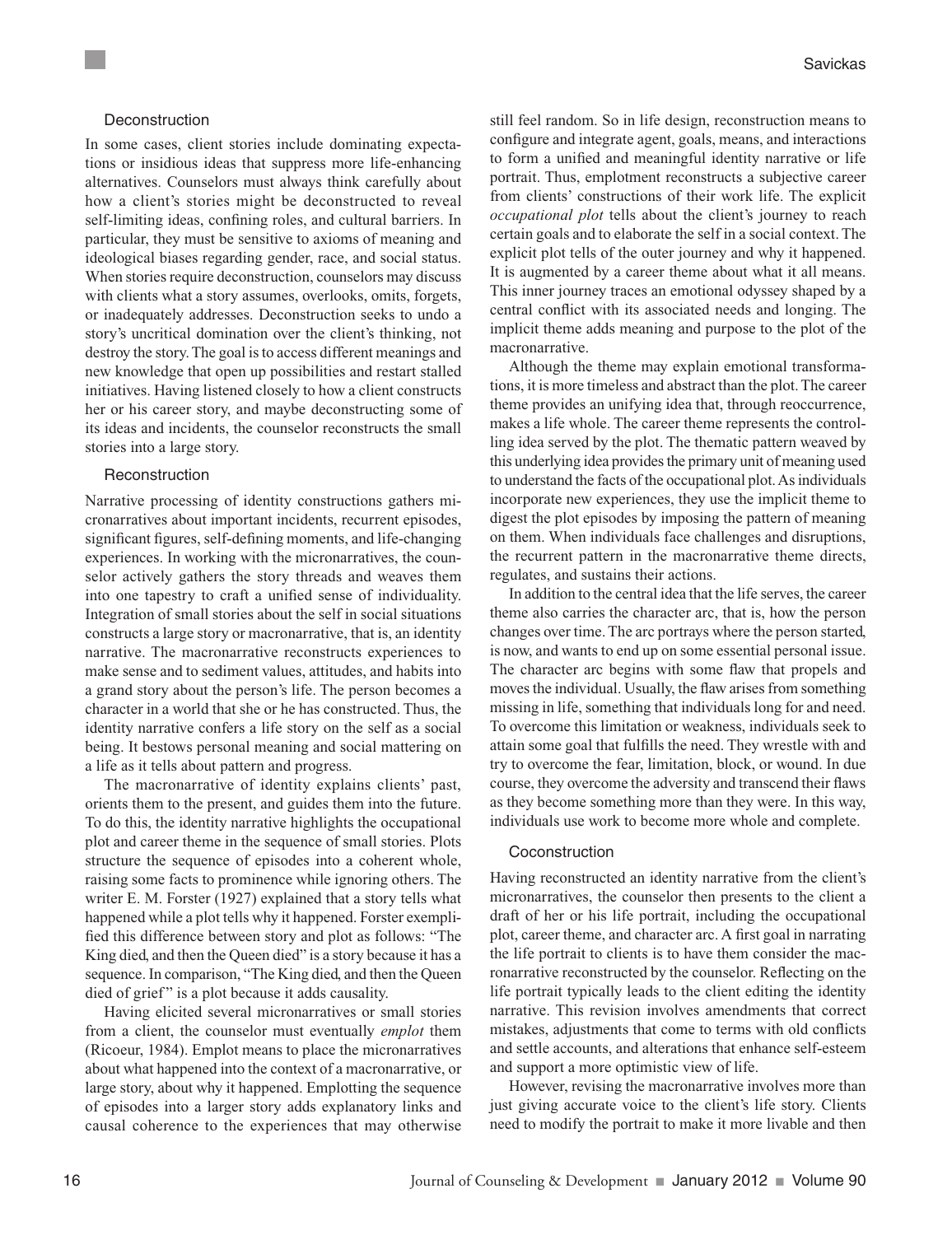extend it into the future. That is why they come to counseling. The processes of revisions and elaboration open possibilities for rearranging story elements. Client and counselor join together to candidly craft a move in meaning with which to confront choices. The coconstruction of the life portrait seeks to incorporate the current dislocation in a way that clarifies priorities, mobilizes central tendencies, and increases the possibility of transformation and development. This occurs as clients access different meanings and knowledge that open new possibilities and restart stalled initiatives. With new language, fresh perspectives, and expanded vistas, clients may reorganize their meaning system and clarify what is at stake in the next episode of their career story. Then clients are ready to face challenges and disruptions using plot and theme to provide overarching goals, rules, order, certainty, and values. This self-clarity enables clients to make their intentions more apparent to themselves and their counselors. With this newfound clarity, clients may envision the next scenes, form intentions, and begin to act.

#### Action

A good story about the self encourages clients to make career transitions while holding onto a self that is even more vital and intentional. A revised identity narrative enables individuals to meet the uncertainties of transition with comforts recalled from the past. Life design interventions forge links to the world that lies ahead by promoting intention and action. Whereas scripting the next scene brings clients' experience forward, activity starts clients living ahead of themselves. And the necessary action is to turn intentions into behavior infused with meaning (Malrieu, 2003). Action inherently holds meaning from the past while it carries the person into the future. Through action, not verbal expressions of decidedness, clients engage the world (Krieshok, Black, & McKay, 2009). Going further and deeper into the world answers the questions brought to counseling. Action prompts further self-making, identity shaping, and career constructing.

To conclude the consultation, counselors ask clients whether they have accomplished the goals they brought to counseling. Counselors usually end with a few sentences that summarize what has occurred by consolidating the coconstructed story and explaining how it relates to why the client sought counseling. They may use the words *tension, attention, intention,* and *extension* to explain to clients the outcome of counseling. The client brought some tension to address in consultation with the counselor. Together client and counselor paid attention to that tension in the form of career stories. Then they reconstructed the tension into intention. Following counseling, the client seeks some extension of the self in purposeful action that resolves the tension.

#### Career Construction Counseling

As already stated, the life design paradigm for career intervention is implicitly present in several specific instances. Some methods emphasize more of the back story, many focus on occupational plot, others highlight the career theme, and still others concentrate on the character arc. Also, the different methods inquire about different stories as they elicit narratives about important incidents, recurrent episodes, significant figures, self-defining moments, or life-changing experiences. On the basis of the paradigm of life design described in the present article, I have crafted another specific instance of career intervention to explicitly apply the abstract conceptual model. Career construction counseling (Savickas, 2011a) begins with a career story interview, with four to six questions about how clients construct their selves and careers. Next, counselors deconstruct these stories and reconstruct them into a life portrait. Then the client and counselor use that portrait to coconstruct intentions and actions that begin the next episode in the client's occupational plot. Demonstrations of career construction counseling enable counselors to evaluate the usefulness of this life design intervention (Savickas, 2005a, 2009).

## **Conclusion**

Simply stated, the new general model for career intervention involves construction, deconstruction, reconstruction, and coconstruction that lead to action in the real world. The paradigm of life design does not replace but rather takes its place alongside the paradigms of vocational guidance and career education. Its place is positioned by five sets of distinctions that differentiate among vocational guidance, career education, and life design: actor, agent, and author (McAdams & Olson, 2010); object, subject, and project (Savickas, 2011b); resemblance, readiness, and reflexivity (Savickas, 2011a); scores, stages, and stories (Savickas, 2011a); and traits, tasks, and themes (Savickas, 2001). Vocational guidance, from the *objective* perspective of individual differences, views clients as *actors* who may be characterized by *scores* on *traits* and who may be helped to match themselves to occupations that employ people who they *resemble*. Career education, from the *subjective* perspective of individual development, views clients as *agents* who may be characterized by their degree of *readiness* to engage developmental *tasks* appropriate to their life *stages* and who may be helped to implement new attitudes, beliefs, and competencies that further their careers. Life design, from the *project* perspective of social constructionism, views clients as *authors* who may be characterized by autobiographical *stories* and who may be helped to *reflect* on life *themes* with which to construct their careers. Depending on a client's needs and social context, practitioners may apply career interventions that reflect different paradigms: vocational guidance to identify occupational fit, career education to foster vocational development, or life design to construct a career. Each paradigm for career intervention—whether it is modernity's guidance, late modernity's education, or postmodernity's design—is valuable and effective for its intended purpose.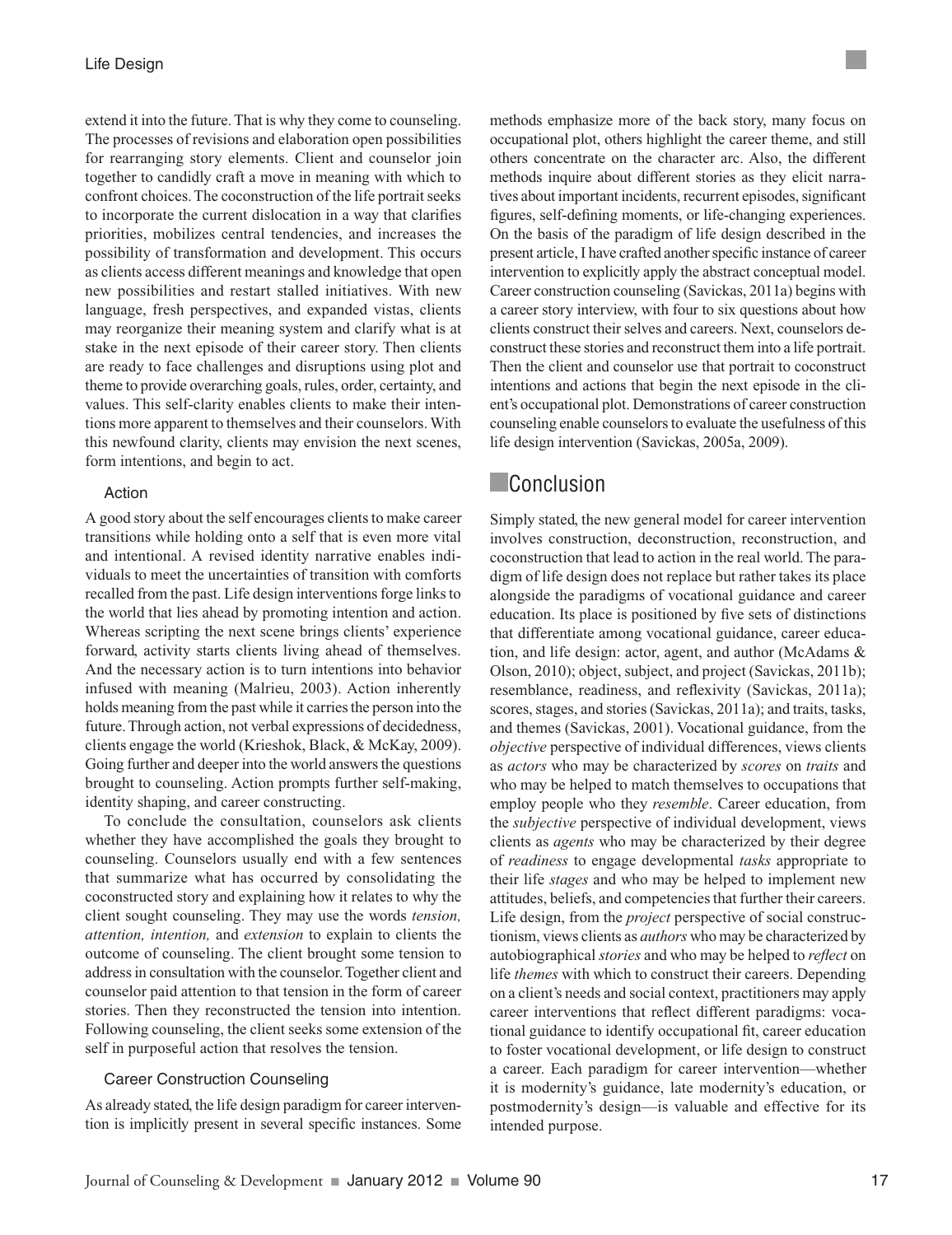### **References**

- Alheit, P. (1995). Biographical learning: Theoretical outline, challenges, and contradictions of a new approach in adult education. In P. Alheit, A. Bron-Wojciechowska, E. Brugger, & P. Dominicé (Eds.), *The biographical approach in European adult education*  (pp. 57–74). Vienna, Austria: Verband Wiener Volksbildung.
- Amundson, N. E. (2010). *Metaphor making: Your career, your life, your way*. Richmond, British Columbia, Canada: Ergon Press.
- Arthur, M. B. (1994). The boundaryless career [Special issue]. *Journal of Organizational Behavior, 15*(4).
- Beck, U. (2002). *Individualization: Institutionalized individualism and its social and political consequences*. London, England: Sage.
- Benko, C., & Weisberg, A. (2007). *Mass career customization*. Boston, MA: Harvard Business School Press.
- Brown, S., & Lent, R. (1996). A social cognitive framework for career choice counseling. *The Career Development Quarterly, 44,* 355–367.
- Bureau of Labor Statistics. (2004, August 25). *Number of jobs held, labor market activity, and earnings among younger baby boomers: Recent results from a longitudinal study*. Washington, DC: U.S. Department of Labor.
- Cochran, L. (1997). *Career counseling: A narrative approach*. Thousand Oaks, CA: Sage.
- Duarte, M. E. (2009). The psychology of life construction. *Journal of Vocational Behavior, 75,* 259–266. doi:10.1016/j.jvb.2009.06.009
- Forster, E. M. (1927). *Aspects of the novel*. New York, NY: Harcourt Brace.
- Gubrium, J., & Holstein, J. (1999). *The self we live by: Narrative identity in a postmodern world*. New York, NY: Oxford University Press.
- Guichard, J. (2005). Life-long self-construction. *International Journal for Educational and Vocational Guidance, 5,* 111–124.
- Guichard, J. (Ed.). (2008). *La nouvelle découverte des activités professionnelles et projets personnels* [The discovery of occupational activities and personal plans: An updated workshop method]. Paris, France: Ed. Qui Plus Est.
- Guichard, J. (2009). Self-constructing. *Journal of Vocational Behavior, 75,* 251–258. doi:10.1016/j.jvb.2009.03.004
- Habermas, T., & Bluck, S. (2000). Getting a life: The development of the life story in adolescence. *Psychological Bulletin, 126,* 748–769*.* doi:10.10371/0033-2909.126.5.74S
- Hall, D. T. (1996). Protean careers of the 21st century. *Academy of Management Executive, 10,* 8–16.
- Handy, C. (1998). *The age of unreason*. Cambridge, MA: Harvard Business School Press.
- Hansen, L. S. (1997). *Integrative life planning: Critical tasks for career development and changing life patterns*. San Francisco, CA: Jossey-Bass.
- Heinz, W. R. (2002). Transition discontinuities and the biographical shaping of early work careers. *Journal of Vocational Behavior, 60,* 220–240. doi:10.1006/jvbe.2001.1865
- Holland, J. L. (1997). *Making vocational choices: A theory of vocational personalities and work environments* (3rd ed.). Odessa, FL: Psychological Assessment Resources.
- James, W. (1890). *Principles of psychology* (2 vols.). New York, NY: Henry Holt.
- Kalleberg, A. L. (2009). Precarious work, insecure workers: Employment relations in transition*. American Sociological Review, 74,* 1–22. doi:10.1177/000312240907400101
- Kalleberg, A. L., Reskin, B. F., & Hudson, K. (2000). Bad jobs in America: Standard and nonstandard employment relations and job quality in the United States. *American Sociological Review, 65,* 256–278.
- Krieshok, T. S., Black, M. D., & McKay, R. A. (2009). Career decision making: The limits of rationality and the abundance of non-conscious processes. *Journal of Vocational Behavior, 75,* 275–290. doi:10.1016/j.jvb.2009.04.006
- Krumboltz, J. D. (1996). A learning theory of career counseling. In M. Savickas & W. Walsh (Eds.), *Handbook of career counseling theory and practice* (pp. 55–80). Palo Alto, CA: Davies-Black.
- Kuhn, T. S. (1996). *The structure of scientific revolutions* (3rd ed.). Chicago, IL: University of Chicago Press.
- Lofquist, L. H., & Dawis, R. V. (1991). *Essentials of person– environment correspondence counseling*. Minneapolis: University of Minnesota Press.
- Malrieu, P. (2003). *La question du sens dans les dires autobiographiques* [The issue of meaning in autobiographical narratives]. Toulouse, France: Erès.
- McAdams, D. P., & Olson, B. D. (2010). Personality development: Continuity and change over the life course. *Annual Review of Psychology, 61,* 517–542. doi:10.1146/annurev. psych.093008.100507
- McIlveen, P. (2007). Counsellors' personal experience and appraisal of My Career Chapter. *Australian Journal of Career Development, 16*, 12–19.
- McMahon, M., Patton, W., & Watson (2005). *My System of Career Influences*. Camberwell, Victoria, Australia: ACER Press.
- Niles, S. G. (2001). Using Super's career development assessment and counseling (C-DAC) model to link theory to practice. *International Journal of Educational and Vocational Guidance, 1,* 131–139.
- Peavy, R. V. (1997). A constructive framework for career counseling. In T. Sexton & B. Griffin (Eds.), *Constructivist thinking in counseling practice, research and training* (pp. 122–141). New York, NY: Teachers College Press.
- Pryor, R., & Bright, J. (2011). *The chaos theory of careers*. New York, NY: Routledge.
- Ricoeur, P. (1984). *Time and narrative*. Chicago, IL: University of Chicago Press.
- Rousseau, D. M. (1996). *Psychological contracts in organizations: Understanding written and unwritten agreements*. Newbury Park, CA: Sage.
- Saratoga Institute. (2000). *Human capital benchmarking report*. Santa Clara, CA: Author.
- Savickas, M. L. (1989). Career-style assessment and counseling. In T. Sweeney (Ed.), *Adlerian counseling: A practical approach for a new decade* (3rd ed., pp. 289–320). Muncie, IN: Accelerated Development Press.